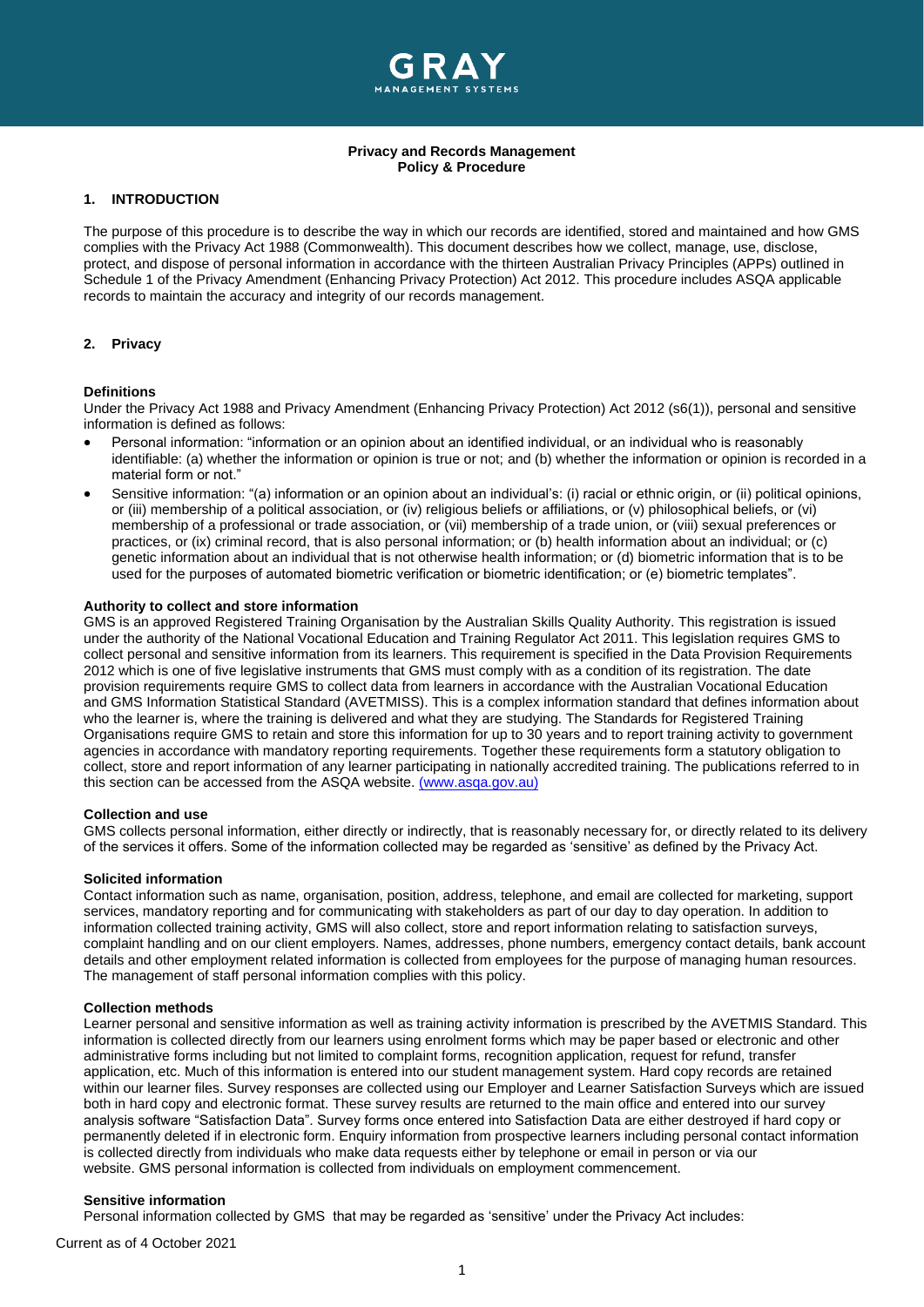

- 'Disability' and 'long-term impairment status' (health); and 'indigenous status', 'language spoken at home', 'proficiency in spoken English', 'country of birth' (implies ethnic/racial origin). This information is specified in the AVETMISS data elements and is collected for the national VET data collections, national VET surveys, and may be collected for VETrelated research.
- 'Dietary requirements' (health-related) are collected for event catering purposes only.
- Biographical information, which may contain information on 'affiliations' and 'membership of a professional or trade association' are obtained from key note speakers for event marketing purposes.
- 'Memberships of professional associations' and 'health and work injury information' is collected from GMS employees for HR management purposes.

#### **Direct marketing**

GMS respects an individual's right not to receive marketing material, and provides an option within communications and on its website for individuals to unsubscribe from receiving marketing material. GMS conducts its marketing communications and dissemination of service information in accordance with Australian Privacy Principle 7 (Direct marketing), the Spam Act 2003 (in respect of electronic communications), and the Do Not Call Register Act 2006. It is not, however, GMS practice to 'cold call' for the purpose of marketing its products and services.

#### **Google Analytics and cookies**

Google Analytics is a web service provided by Google Inc. Cookies are used to generate data on website activity and usage. The cookies, which include IP addresses, are transmitted to and stored in Google servers in the United States where they are used to compile web-use reports. Google may transfer this information to third parties, where required by law, or for information processing on its behalf. Google will not associate IP addresses with any other data held by Google. More information on Google's privacy policy can be found at: [https://www.google.com.au/intl/en/policies/privacy/.](https://www.google.com.au/intl/en/policies/privacy/) It is possible to disable cookies by adjusting web-browser setting and to opt-out of Google Analytics

[\(https://tools.google.com/dlpage/gaoptout\)](https://tools.google.com/dlpage/gaoptout). Doing so, however, may affect web-site functionality. GMS web servers automatically log information such as server address, date and time of visit and web pages accessed. No personal information is recorded. These logs are used for website management and improvement.

## **Unsolicited personal information**

If GMS should receive unsolicited personal information, it will be treated and managed according to the Australian Privacy Principles.

## **Notification of collection**

GMS aims to notify individuals of the collection of their personal information before, or at the time of collection, or as quickly as possible thereafter. Notifications are usually in writing, but may be verbal for telephone help-desk services, or research conducted by telephone interview.

- Marketing notification is provided on our website course application page. Individuals are also notified at the time of collecting personal information for events. A privacy notice is provided in all GMS marketing communications.
- Quality Indicator surveys notification is provided in the letter of invitation to participate in the surveys and also at the time of collecting the information (online or by telephone)
- GMS staff Notification is provided on employment commencement.

## **Disclosure of personal information**

GMS does not disclose personal information other than for the purpose for which it was collected, or an individual has consented to a secondary purpose, or an individual would reasonably expect this (such as receiving communications about upcoming events), or if required by law. GMS may share personal information with the Commonwealth government in accordance with Commonwealth contractual obligations. In these circumstances, GMS will take reasonable steps to inform and seek consent from the individuals concerned and take all reasonable steps to ensure that the recipient handles the personal information according to the APPs. GMS does not sell its mailing lists to third-parties for marketing purposes. GMS does not disclose personal information to overseas recipients. While people around the world can access material published on our website, no statistical or research publications contain identifiable personal information.

#### **Management of personal information**

GMS endeavours to ensure the personal information it collects and uses or discloses is accurate, up to date, complete and relevant. GMS routinely updates the information held in its customer relationship management system. This includes confirming with learners who are returning for a new enrolment if their personal contact details have changed.

#### **Access to and correction of personal information**

Individuals may, subject to the exceptions prescribed by the Australian Privacy Principles, request access to and correction of their personal information where this is collected directly from individuals by GMS. GMS does not charge for giving access to or for correcting personal information. Requests for access to or correction of personal information should be made in accordance with the learner access to records policy.

# **Information retention and disposal**

- Personal information is held in electronic and paper format:
- Information collected from learner enrolment applications and survey responses is held in databases.

Current as of 4 October 2021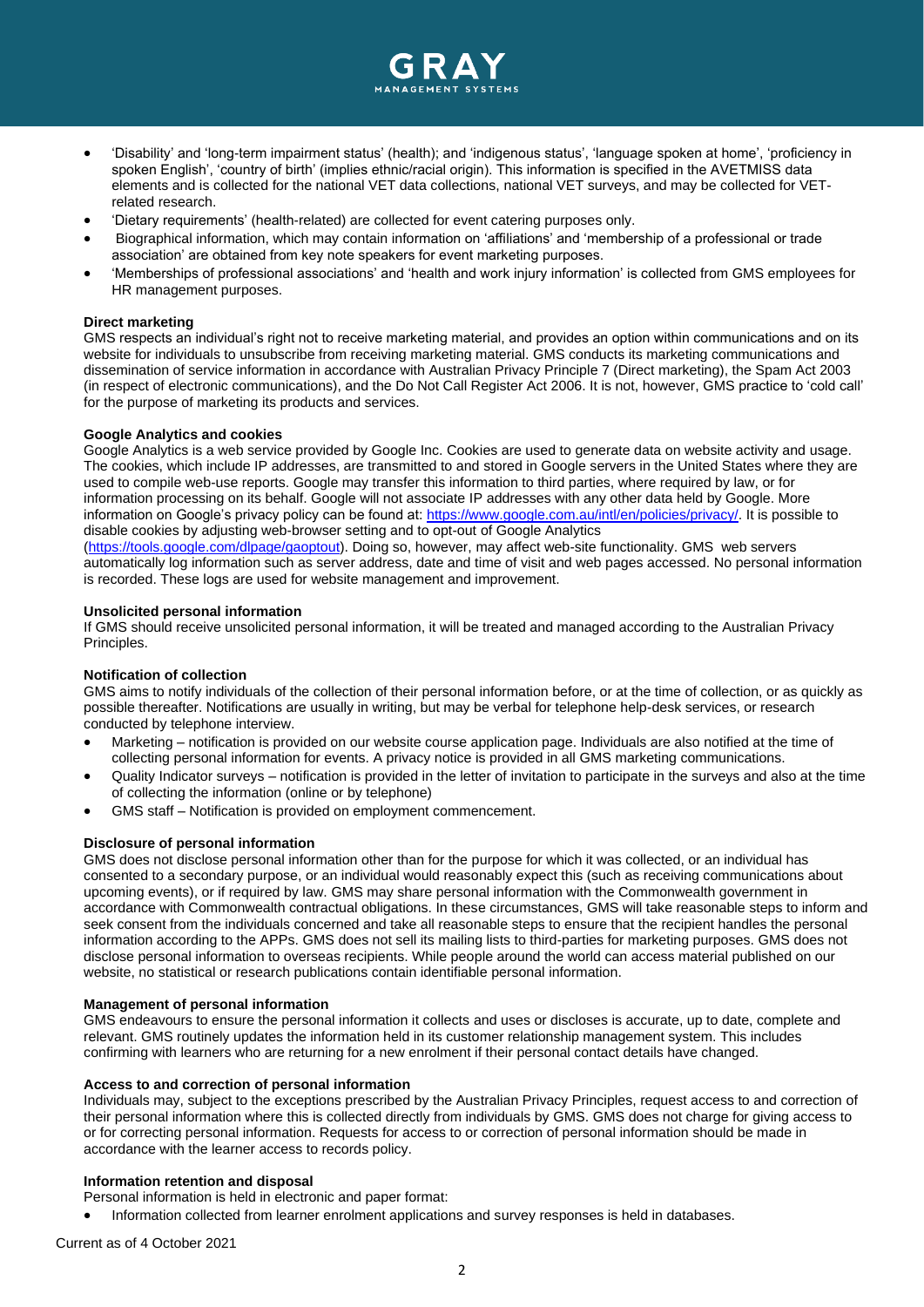

- Names and contact details of stakeholders are held with thein the student management system and email contact lists.
- Names and contact details collected during the delivery of services may be held either in electronic form in GMS document management system or in paper documents which are locked in cupboards and filing cabinets.
- Personal staff information is held within the student management system and HR management, pay roll database.
- Backup copies of all electronic files held in GMS systems are kept in the event of system failure/loss. All backup copies of system files are secured. GMS retains personal information for 30 years. When personal information is no longer necessary for GMS business functions, and it is lawful to do so, GMS destroy the information.

#### **Information security**

GMS takes active steps to protect personal information from misuse, interference and loss, and from unauthorised access, modification or disclosure.

- GMS systems and internal network are protected from unauthorised access using appropriate technologies. Most system data transferred over the internet is protected by Secure Socket Level protocol (SSL). The inherent risks associated with data transmission over the internet are, however, commonly acknowledged. Individuals, who do not wish to provide their personal information via the online website forms have the option of mailing this information to GMS .
- Access to the student management system is protected through user log-on and password, and assignment of user access rights.
- Third-party providers used by GMS for the delivery of services are all located within Australia and are required to be compliant with the Australian Privacy Principles and offer appropriate safeguards to protect personal information.
- GMS premises and data storage systems are fully secured. GMS practices clean-desk policy and locking workstations when working with personal information. Paper documents containing names and addresses are required to be locked away and shredded when destroyed. All hardware is properly 'sanitised' before disposal.

#### **Complaints and concerns**

Complaints or concerns about GMS management of personal information should be directed in writing to GMS Director. GMS will respond in writing within 10 business days. Complaints received by GM will be managed in accordance with the Complaints Policy and Procedure.

## **3. Records Management**

Records are maintained by the Company to demonstrate compliance to ASQA requirements and the effectiveness of the Management System. Examples of these records may include, but are not limited to:

- registration forms, student enrolment forms
- client/student records
- complaints/appeals & non-conformance reports
- sub-contractor records
- training records
- internal audit reports, management review minutes
- course assessment forms
- student assessment records
- **RPL** records
- Continuous improvements

All records relating to our systems are clearly legible and are appropriately titled to identify them with the training program concerned.

The holders responsible for records ensure that records required for the operation of the Management System are properly maintained.

The Director & Office Manager maintains a Records Control Sheet (F9A).

It is the responsibility of the holder to be able to readily recover the relevant records when required and to keep them in such a manner as to minimise deterioration over the retention period. Confidential client records are to be restricted from public access.

1In the absence of any specified agreement between the Company and the client, or statutory requirement, all client records are retained by the holder for a minimum of one year. All other records to be retained as per F9A.

The Director has the authority to determine appropriate retention periods. Where requested, records are made available to the student.

Once the retention period has been reached, the nominated holder determines what disposition action is taken. Where there are a large quantity or complexity of records pertaining to the same type, a method of indexing is described in the location column of F9A.

Current as of 4 October 2021